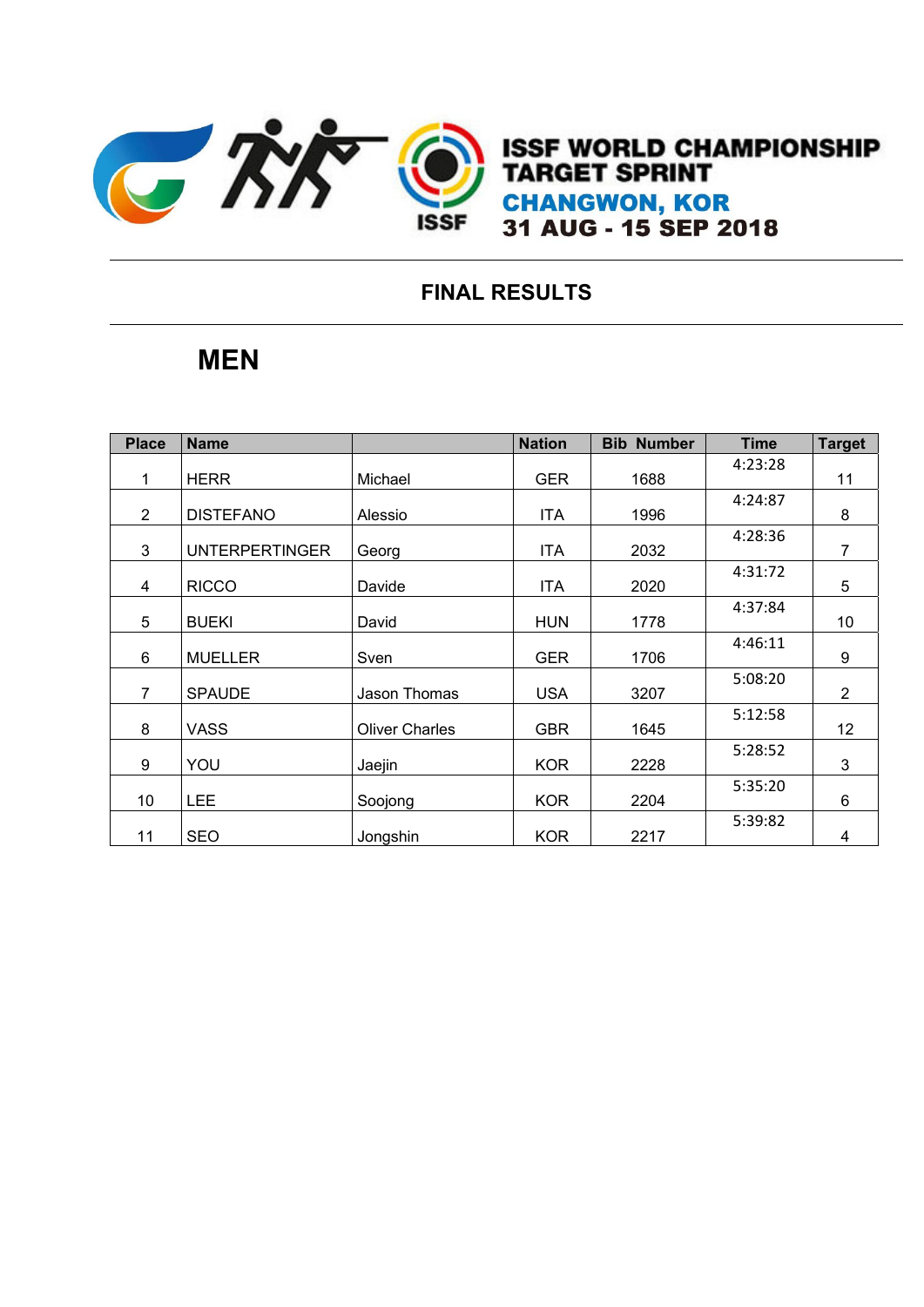

**ISSF WORLD CHAMPIONSHIP TARGET SPRINT CHANGWON, KOR** 31 AUG - 15 SEP 2018

**12. September 2018 QUALIFICATION START TIME - 09:00** 

#### **RESULTS**

## **MEN**

| <b>Place</b> | <b>Name</b>           |                       | <b>Nation</b> | <b>Start Number</b> | <b>Time</b> | <b>Target</b> |
|--------------|-----------------------|-----------------------|---------------|---------------------|-------------|---------------|
|              | <b>RICCO</b>          | Davide                | <b>ITA</b>    | 55                  | 04:30:11    | 5             |
| 2            | <b>HERR</b>           | Michael               | <b>GER</b>    | 51                  | 04:38:31    | 11            |
| 3            | <b>MUELLER</b>        | Sven                  | GER           | 52                  | 04:38:84    | 9             |
| 4            | <b>BUEKI</b>          | David                 | <b>HUN</b>    | 53                  | 04:47:15    | 10            |
| 5            | <b>UNTERPERTINGER</b> | Georg                 | <b>ITA</b>    | 56                  | 04:48:43    |               |
| 6            | <b>DISTEFANO</b>      | Alessio               | <b>ITA</b>    | 54                  | 04:49:15    | 8             |
|              | <b>VASS</b>           | <b>Oliver Charles</b> | <b>GBR</b>    | 50                  | 04:54:88    | 12            |
| 8            | <b>SPAUDE</b>         | Jason Thomas          | USA           | 60                  | 04:59:79    | 2             |
| 9            | <b>LEE</b>            | Soojong               | <b>KOR</b>    | 57                  | 05:11:96    | 6             |
| 10           | YOU                   | Jaejin                | <b>KOR</b>    | 59                  | 05:13:23    | 3             |
| 11           | <b>SEO</b>            | Jongshin              | <b>KOR</b>    | 58                  | 05:21:58    | 4             |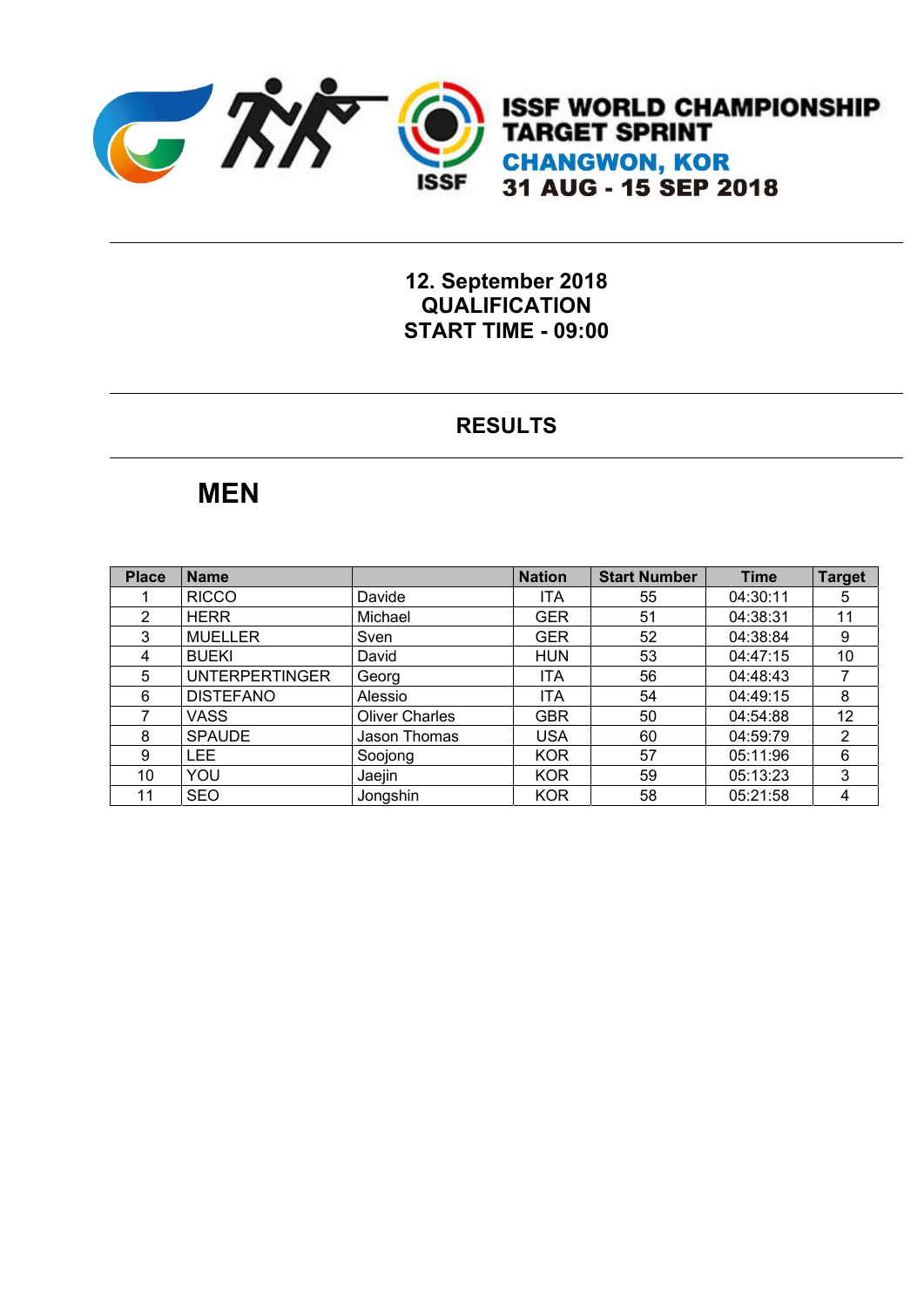

### **FINAL RESULTS**

## **WOMEN**

| <b>Place</b>   | <b>Name</b>     |                     | <b>Nation</b> | <b>Bib</b><br><b>Number</b> | <b>Time</b> | <b>Target</b> |
|----------------|-----------------|---------------------|---------------|-----------------------------|-------------|---------------|
| 1              | <b>SCHMIDT</b>  | Kerstin Veronika    | <b>GER</b>    | 1720                        | 4:45:98     | 7             |
| $\overline{2}$ | <b>LANDWEHR</b> | Jana                | <b>GER</b>    | 1699                        | 4:47:13     | 5             |
| 3              | ALBERIGI        | Manuela             | <b>ITA</b>    | 1977                        | 4:59:33     | 4             |
| 4              | <b>MCMANUS</b>  | Rachel Jane         | <b>GBR</b>    | 1630                        | 5:08:55     | 9             |
| 5              | <b>KEENAN</b>   | <b>Bethany Elin</b> | <b>GBR</b>    | 1622                        | 5:44:69     | 8             |
| 6              | <b>LEE</b>      | Seungyeon           | <b>KOR</b>    | 2203                        | 6:07:67     | 3             |
| $\overline{7}$ | <b>KIM</b>      | Noeul               | <b>KOR</b>    | 2181                        | 6:09:63     | 10            |
| 8              | <b>KANG</b>     | Seonmi              | <b>KOR</b>    | 2165                        | 6:40:24     | 6             |
|                |                 |                     |               |                             |             |               |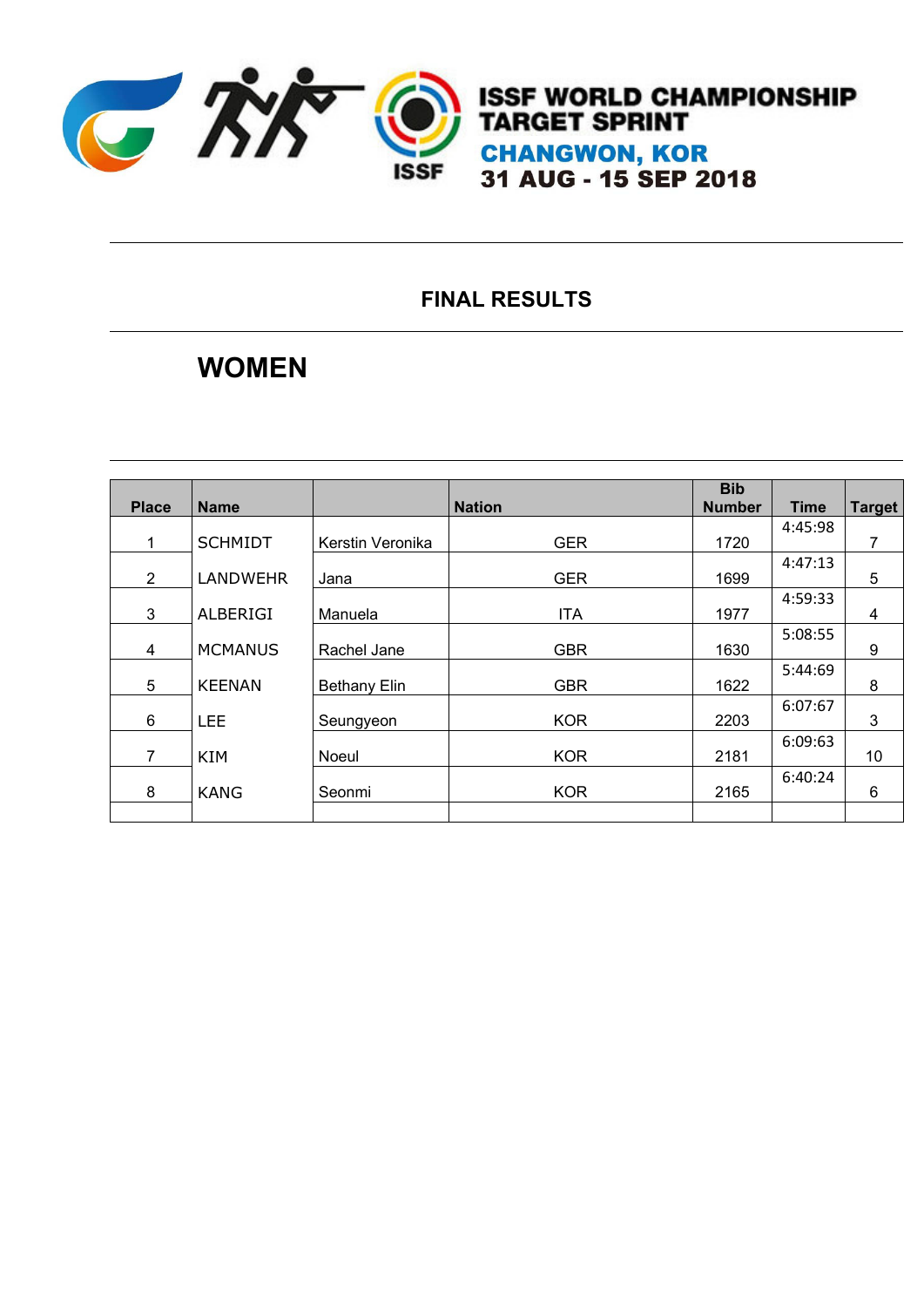

# **ISSF WORLD CHAMPIONSHIP<br>TARGET SPRINT CHANGWON, KOR** 31 AUG - 15 SEP 2018

#### **12. September 2018 QUALIFICATION START TIME 11:15**

### **RESULTS**

## **WOMEN**

| <b>Place</b> | <b>Name</b>     |                     | <b>Nation</b> | <b>Start</b><br><b>Number</b> | Time    | Target |
|--------------|-----------------|---------------------|---------------|-------------------------------|---------|--------|
|              | <b>LANDWEHR</b> | Jana                | <b>GER</b>    | 23                            | 4:57:83 | 3      |
| 2            | <b>SCHMIDT</b>  | Kerstin Veronika    | <b>GER</b>    | 24                            | 4:58:20 | 9      |
| 3            | <b>MCMANUS</b>  | Rachel Jane         | <b>GBR</b>    | 22                            | 5:10:81 | 5      |
| 4            | <b>ALBERIGI</b> | Manuela             | ITA           | 25                            | 5:39:15 |        |
| 5            | <b>KEENAN</b>   | <b>Bethany Elin</b> | <b>GBR</b>    | 21                            | 6:14:17 |        |
| 6            | LEE.            | Seungyeon           | <b>KOR</b>    | 28                            | 6:20:20 | 10     |
|              | <b>KANG</b>     | Seonmi              | <b>KOR</b>    | 26                            | 6:31:89 | 6      |
| 8            | KIM             | Noeul               | <b>KOR</b>    | 27                            | 6:42:95 | 8      |
|              |                 |                     |               |                               |         |        |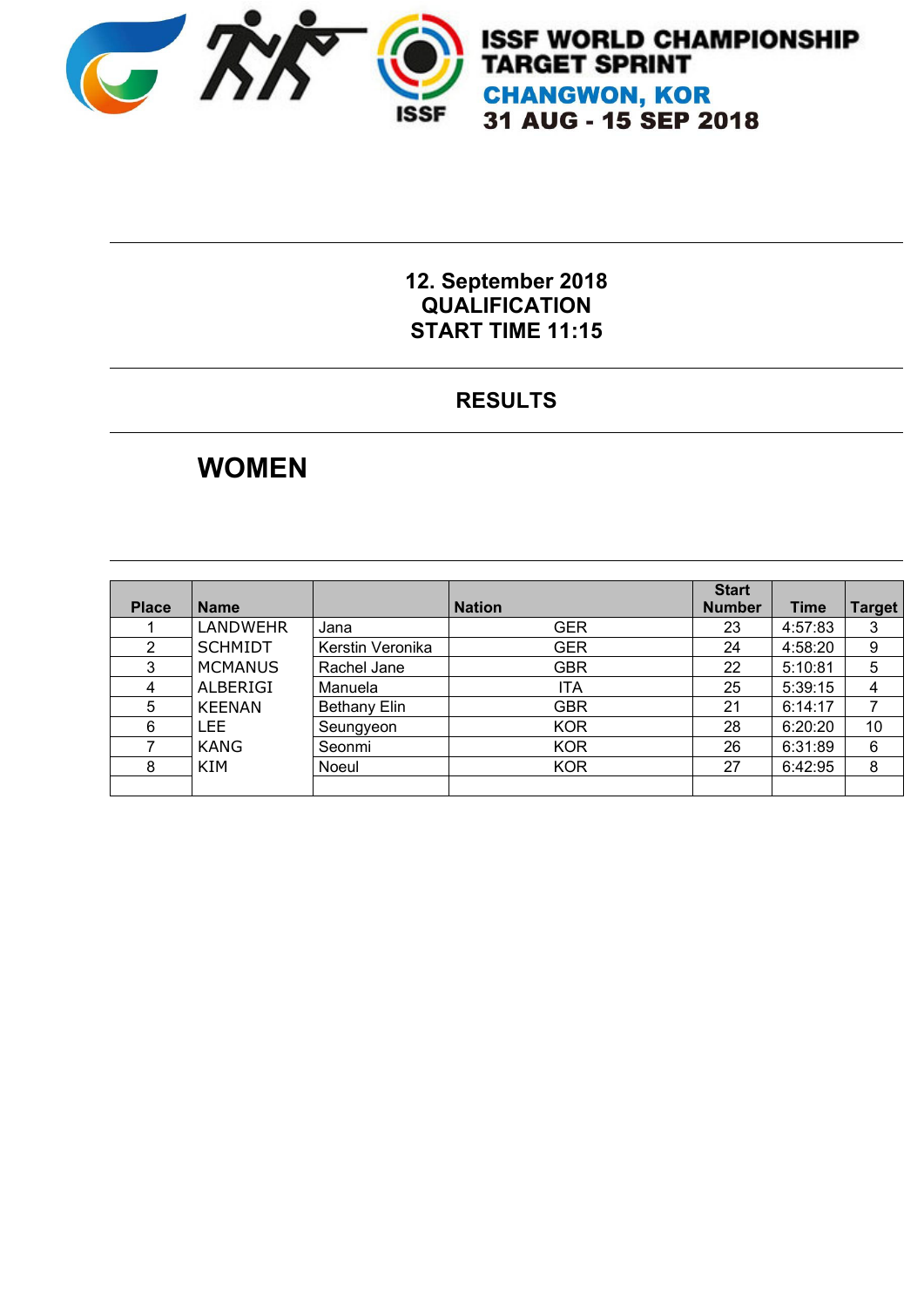

#### **FINAL RESULTS**

## **MEN JUNIOR**

| <b>Place</b>   | <b>Name</b>     |                      | <b>Nation</b> | <b>Bib Number</b> | <b>Time</b> | <b>Target</b>  |
|----------------|-----------------|----------------------|---------------|-------------------|-------------|----------------|
| 1              | <b>PEZZI</b>    | Giovanni             | <b>ITA</b>    | 2018              | 4:22:78     | 11             |
| $\overline{2}$ | <b>ELSNER</b>   | Felix                | <b>GER</b>    | 1675              | 4:35:21     | 6              |
| 3              | VAN DER SCHEE   | Morten Jos           | <b>GBR</b>    | 1644              | 4:35:35     | 1              |
| 4              | <b>MINGOZZI</b> | Niccolo              | ITA           | 2012              | 4:41:27     | 4              |
| 5              | <b>OZSVART</b>  | Donat                | <b>HUN</b>    | 1791              | 4:59:74     | 12             |
| 6              | <b>CONTE</b>    | Giuseppe             | <b>ITA</b>    | 1991              | 5:02:05     | $\overline{7}$ |
| $\overline{7}$ | <b>GALL</b>     | Kieran Christopher   | <b>GBR</b>    | 1613              | 5:09:40     | 5              |
| 8              | <b>STEELE</b>   | Isaac William        | <b>GBR</b>    | 1642              | 5:20:32     | 3              |
| 9              | <b>TURNER</b>   | Arno                 | <b>GBR</b>    | 1643              | 5:42:08     | 8              |
| 10             | <b>BAXTER</b>   | <b>James Matthew</b> | <b>GBR</b>    | 1598              | 5:44:65     | 10             |
| 11             | <b>KIM</b>      | Gyeongbhin           | <b>KOR</b>    | 2170              | 5:45:85     | 9              |
| 12             | <b>JEONG</b>    | Doyoung              | <b>KOR</b>    | 2417              | 5:49:17     | $\overline{2}$ |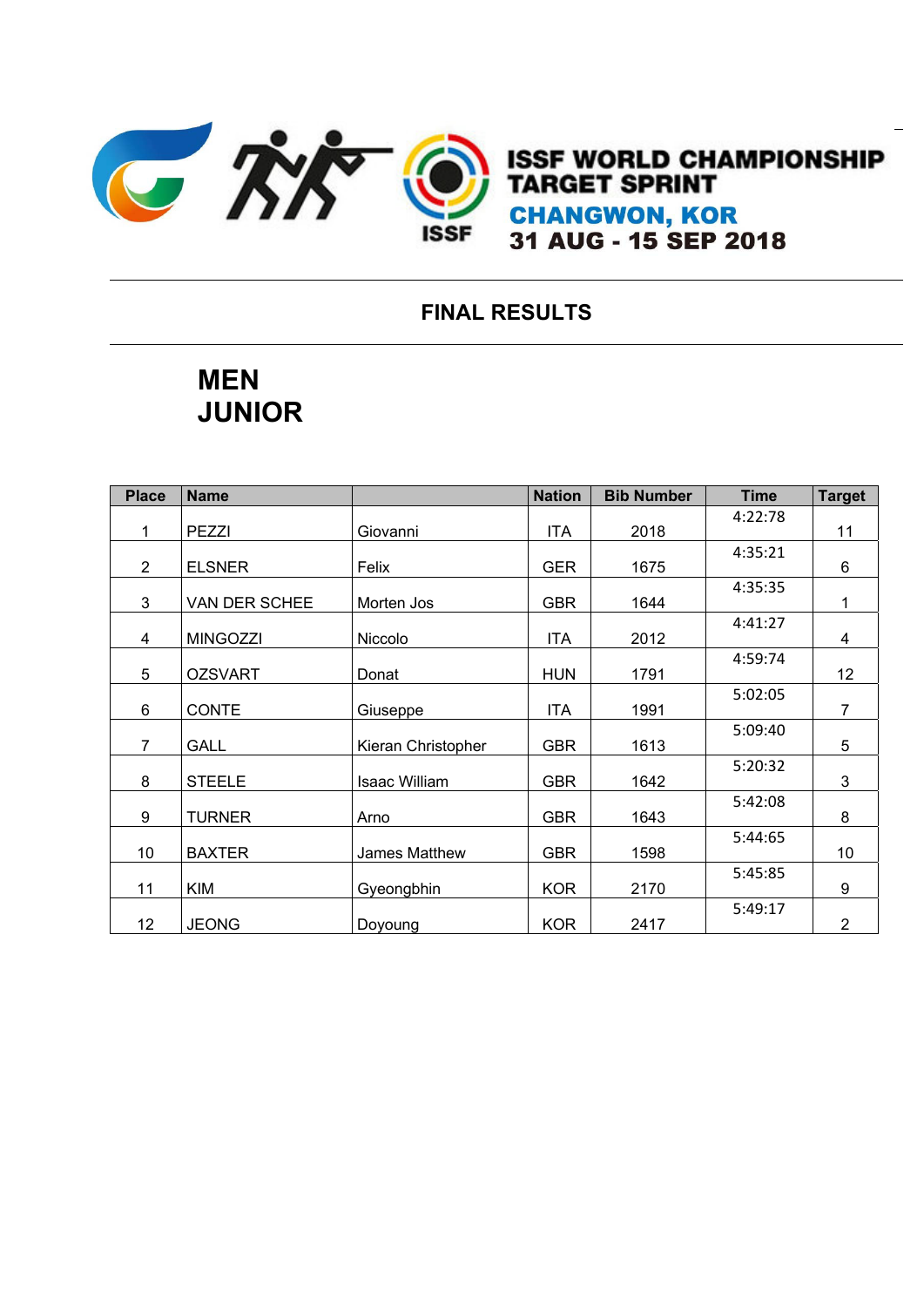

**ISSF WORLD CHAMPIONSHIP TARGET SPRINT CHANGWON, KOR** 31 AUG - 15 SEP 2018

#### **12. September 2018 QUALIFICATION START TIME Relay 1 - 09:45 Relay 2 - 10:30**

#### **RESULTS**

## **MEN JUNIOR**

| <b>PLace</b> | <b>Name</b>            |                            | <b>Nation</b> | <b>Start Number</b> | <b>Time</b> | Ta/ Rel |
|--------------|------------------------|----------------------------|---------------|---------------------|-------------|---------|
|              | <b>PEZZI</b>           | Giovanni                   | <b>ITA</b>    | 81                  | 04:33:47    | 8/1     |
| $\mathbf{2}$ | <b>ELSNER</b>          | <b>Felix</b>               | <b>GER</b>    | 76                  | 04:43:91    | 4/1     |
| 3            | <b>JEONG</b>           | Doyoung                    | <b>KOR</b>    | 82                  | 04:44:28    | 10/1    |
| 4            | <b>CONTE</b>           | <b>Giuseppe</b>            | <b>ITA</b>    | 79                  | 04:51:21    | 4/2     |
| 5            | <b>MINGOZZI</b>        | <b>Niccolo</b>             | <b>ITA</b>    | 80                  | 04:51:58    | 10/2    |
| 6            | <b>TURNER</b>          | Arno                       | <b>GBR</b>    | 74                  | 04:51:95    | $3/2$   |
| 7            | <b>GALL</b>            | <b>Kieran Christopher</b>  | <b>GBR</b>    | 71                  | 04:52:42    | 5/1     |
| 8            | <b>VAN DER SCHEE</b>   | <b>Morten Jos</b>          | <b>GBR</b>    | 75                  | 04:55:10    | 6/2     |
| 9            | <b>STEELE</b>          | <b>Isaac William</b>       | <b>GBR</b>    | 73                  | 05:17:78    | 8/2     |
| 10           | <b>KIM</b>             | Gyeongbhin                 | <b>KOR</b>    | 83                  | 05:20:55    | 7/2     |
| 11           | <b>OZSVART</b>         | <b>Donat</b>               | <b>HUN</b>    | 77                  | 05:22:94    | 9/1     |
| 12           | <b>BAXTER</b>          | <b>James Matthew</b>       | <b>GBR</b>    | 70                  | 05:30:61    | 7/1     |
| 13           | KIM                    | Seonguk                    | <b>KOR</b>    | 84                  | 05:36:18    | 9/2     |
| 14           | <b>SNEEDON JENKINS</b> | <b>Isaac George Thomas</b> | <b>GBR</b>    | 72                  | 05:45:49    | 3/1     |
|              |                        | Roy Wilhelmus              |               |                     |             |         |
| 15           | DE JONG                | Andreas                    | <b>NED</b>    | 85                  | 06:34:18    | 6/1     |
| 16           | VAN OERS               | Jozef Marinus Adrianus     | <b>NED</b>    | 86                  | 07:21:06    | 11/2    |
| 17           | <b>PANWAR</b>          | Divyansh Singh             | <b>IND</b>    | 78                  | 08:12:86    | 5/2     |

NOTE: 12 Athletes advance to Final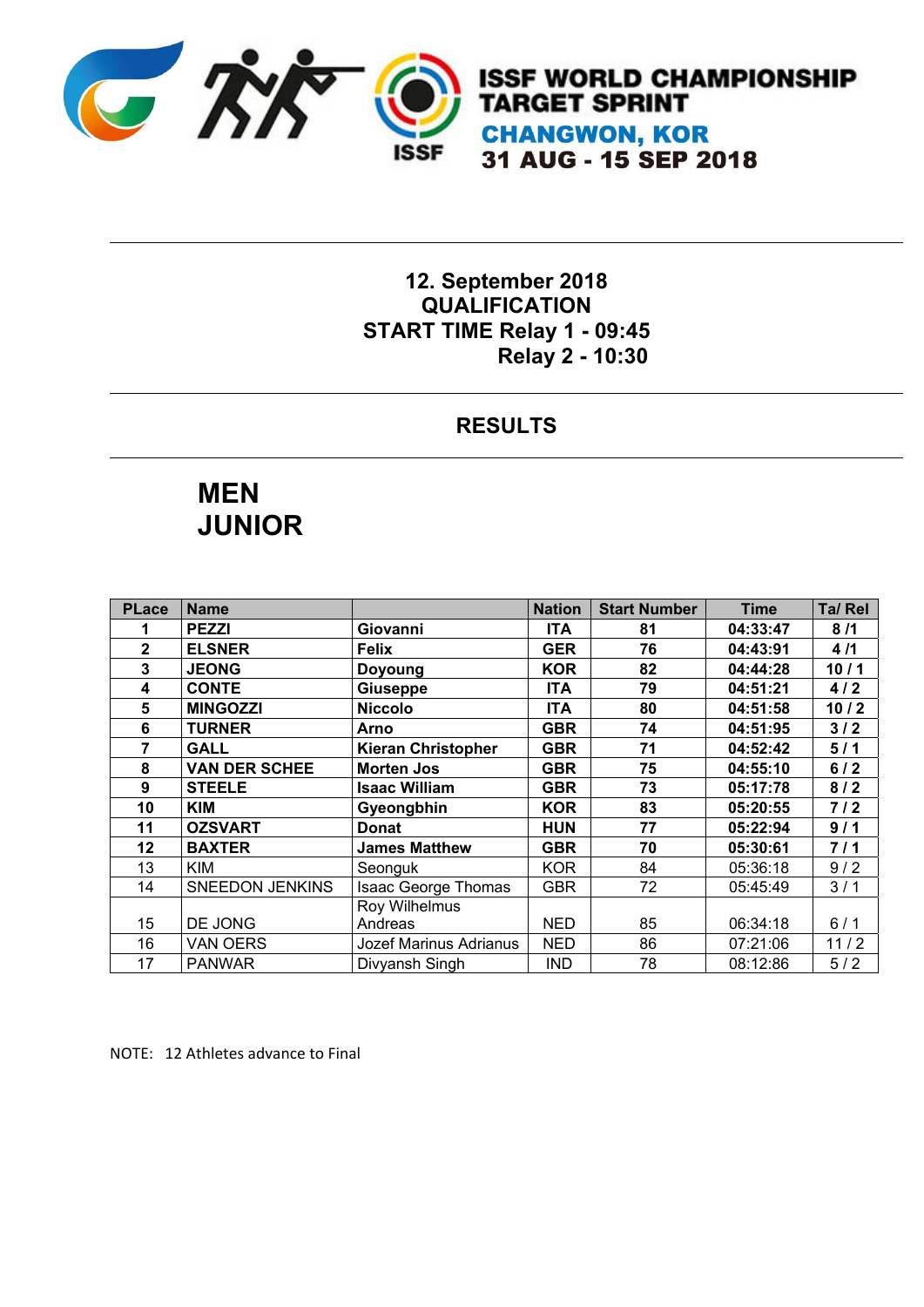

**ISSF WORLD CHAMPIONSHIP TARGET SPRINT CHANGWON, KOR** 31 AUG - 15 SEP 2018

### **FINAL RESULTS**

## **WOMEN JUNIOR**

|                |                  |                          |               | <b>Bib</b>    |             |               |
|----------------|------------------|--------------------------|---------------|---------------|-------------|---------------|
| <b>Place</b>   | <b>Name</b>      |                          | <b>Nation</b> | <b>Number</b> | <b>Time</b> | <b>Target</b> |
|                |                  |                          |               |               | 5:12:39     |               |
| 1              | <b>GUGGENMOS</b> | Madlen                   | <b>GER</b>    | 1682          |             | 6             |
|                |                  |                          |               |               | 5:19:98     |               |
| $\overline{2}$ | <b>SHAWYER</b>   | <b>Emily May</b>         | <b>GBR</b>    | 1640          |             | 4             |
|                |                  |                          |               |               | 5:30:91     |               |
| 3              | <b>HUDDART</b>   | <b>Charlotte Frances</b> | <b>GBR</b>    | 1621          |             | 3             |
|                |                  |                          |               |               | 5:36:16     |               |
| 4              | <b>ROBBINS</b>   | Katie May                | <b>GBR</b>    | 1638          |             | 5             |
|                |                  |                          |               |               | 5:50:59     |               |
| 5              | <b>MOORE</b>     | <b>Isabel Ruth</b>       | <b>GBR</b>    | 1634          |             | 10            |
|                |                  |                          |               |               | 6:16:85     |               |
| 6              | <b>BRADBURY</b>  | Victoria Margaret Olivia | <b>GBR</b>    | 1602          |             | 8             |
|                |                  |                          |               |               | 6:58:79     |               |
| $\overline{7}$ | <b>CLARK</b>     | Poppy Nell Bowden        | <b>GBR</b>    | 1606          |             | 9             |
|                |                  |                          |               |               | 9:13:44     |               |
| 8              | <b>AGRAWAL</b>   | Shreya                   | <b>IND</b>    | 1816          |             | 7             |
|                |                  |                          |               |               |             |               |
|                |                  |                          |               |               |             |               |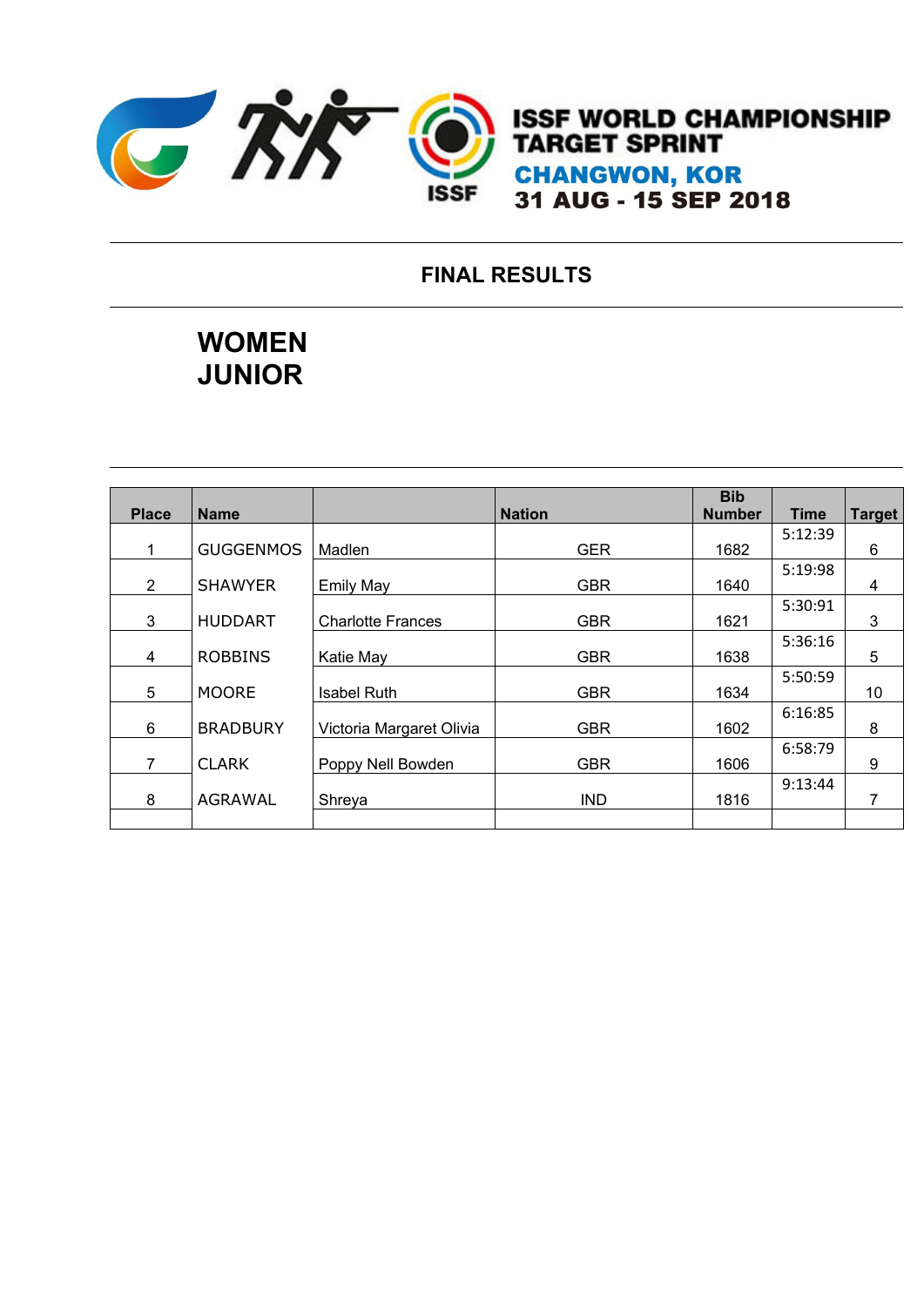

#### **12. September 2018 QUALIFICATION START TIME 12:00**

### **RESULTS**

## **WOMEN JUNIOR**

| <b>Place</b>   | <b>Name</b>      |                          | <b>Nation</b> | <b>Start</b><br><b>Number</b> | <b>Time</b> | <b>Target</b> |
|----------------|------------------|--------------------------|---------------|-------------------------------|-------------|---------------|
| 1              | <b>GUGGENMOS</b> | Madlen                   | <b>GER</b>    | 16                            | 5:03:03     | 4             |
| $\overline{2}$ | <b>SHAWYER</b>   | <b>Emily May</b>         | <b>GBR</b>    | 15                            | 5:44:05     | 8             |
| 3              | <b>MOORE</b>     | <b>Isabel Ruth</b>       | <b>GBR</b>    | 13                            | 5:55:17     | 9             |
| 4              | <b>CLARK</b>     | Poppy Nell Bowden        | <b>GBR</b>    | 11                            | 6:04:62     | 3             |
| 5              | <b>HUDDART</b>   | <b>Charlotte Frances</b> | <b>GBR</b>    | 12                            | 6:20:57     | 5             |
| 6              | <b>ROBBINS</b>   | Katie May                | <b>GBR</b>    | 14                            | 6:34:90     | 7             |
| $\overline{7}$ | <b>BRADBURY</b>  | Victoria Margaret Olivia | <b>GBR</b>    | 10                            | 7:41:90     | 10            |
| 8              | AGRAWAL          | Shreya                   | <b>IND</b>    | 17                            | 9:28:68     | 6             |
|                |                  |                          |               |                               |             |               |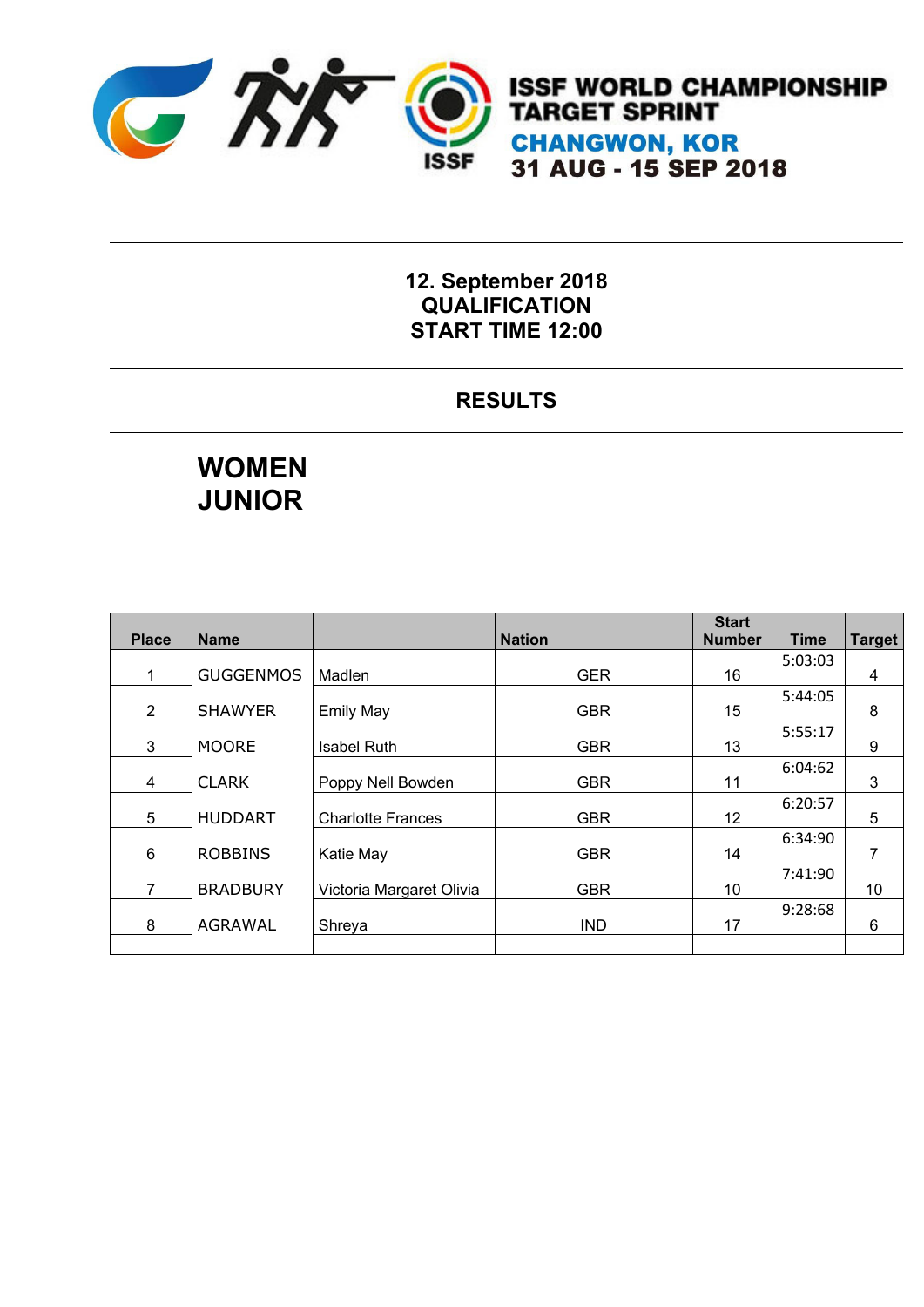

**13. September 2018 FINAL START TIME - 13:00** 

#### **RESULTS**

### **MEN TEAM**

| <b>Place</b>   | <b>Name</b>            |                    | <b>Nation</b>    | <b>Bib Number</b> | <b>Total Time</b> | <b>Target</b>  |
|----------------|------------------------|--------------------|------------------|-------------------|-------------------|----------------|
| 1              | <b>BOTTNER</b>         | Paul               | <b>GER</b>       | 1739              | 13:56:18          | 5              |
|                | <b>ELSNER</b>          | Felix              | <b>GER</b>       | 1675              |                   | 5              |
|                | <b>HERR</b>            | Michael            | <b>GER</b>       | 1688              |                   | 5              |
| 2              | <b>UNTERPERTINGER</b>  | Georg              | ITA <sub>1</sub> | 2032              | 14:02:34          | $\overline{4}$ |
|                | <b>RICCO</b>           | Davide             | ITA <sub>1</sub> | 2020              |                   | $\overline{4}$ |
|                | PEZZI                  | Giovanni           | ITA <sub>1</sub> | 2018              |                   | $\overline{4}$ |
| 3              | <b>MINGOZZI</b>        | Nicola             | ITA <sub>2</sub> | 2012              | 14:22:50          | $6\phantom{a}$ |
|                | <b>CONTE</b>           | Giuseppe           | ITA <sub>2</sub> | 1991              |                   | 6              |
|                | <b>DISTEFANO</b>       | Alessio            | ITA <sub>2</sub> | 1996              |                   | 6              |
| 4              | LEE                    | Soojong            | KOR <sub>1</sub> | 2204              | 16:03:11          | $\overline{7}$ |
|                | YOU                    | Jaejin             | KOR <sub>1</sub> | 2228              |                   | $\overline{7}$ |
|                | <b>JEONG</b>           | Doyoung            | KOR <sub>1</sub> | 2153              |                   | 7              |
| 5              | <b>STEELE</b>          | Isaac William      | GBR <sub>2</sub> | 1642              | 16:30:11          | 8              |
|                | <b>SNEEDON JENKINS</b> | Isaac George       | GBR <sub>2</sub> | 1641              |                   | 8              |
|                | <b>TURNER</b>          | Arno               | GBR <sub>2</sub> | 1643              |                   | 8              |
| 6              | <b>KIM</b>             | Gyeongbhin         | KOR <sub>2</sub> | 2170              | 16:52:00          | 9              |
|                | <b>KIM</b>             | Seonguk            | KOR <sub>2</sub> | 2183              |                   | 9              |
|                | <b>SEO</b>             | Jongshin           | KOR <sub>2</sub> | 2217              |                   | 9              |
| $\overline{7}$ | <b>BAXTER</b>          | James Mathew       | GBR <sub>1</sub> | 1598              | 17:03:77          | $\overline{4}$ |
|                | <b>GALL</b>            | Kieran Christopher | GBR <sub>1</sub> | 1613              |                   | $\overline{4}$ |
|                | VAN DER SCHEE          | Morten Jos         | GBR <sub>1</sub> | 1644              |                   | 4              |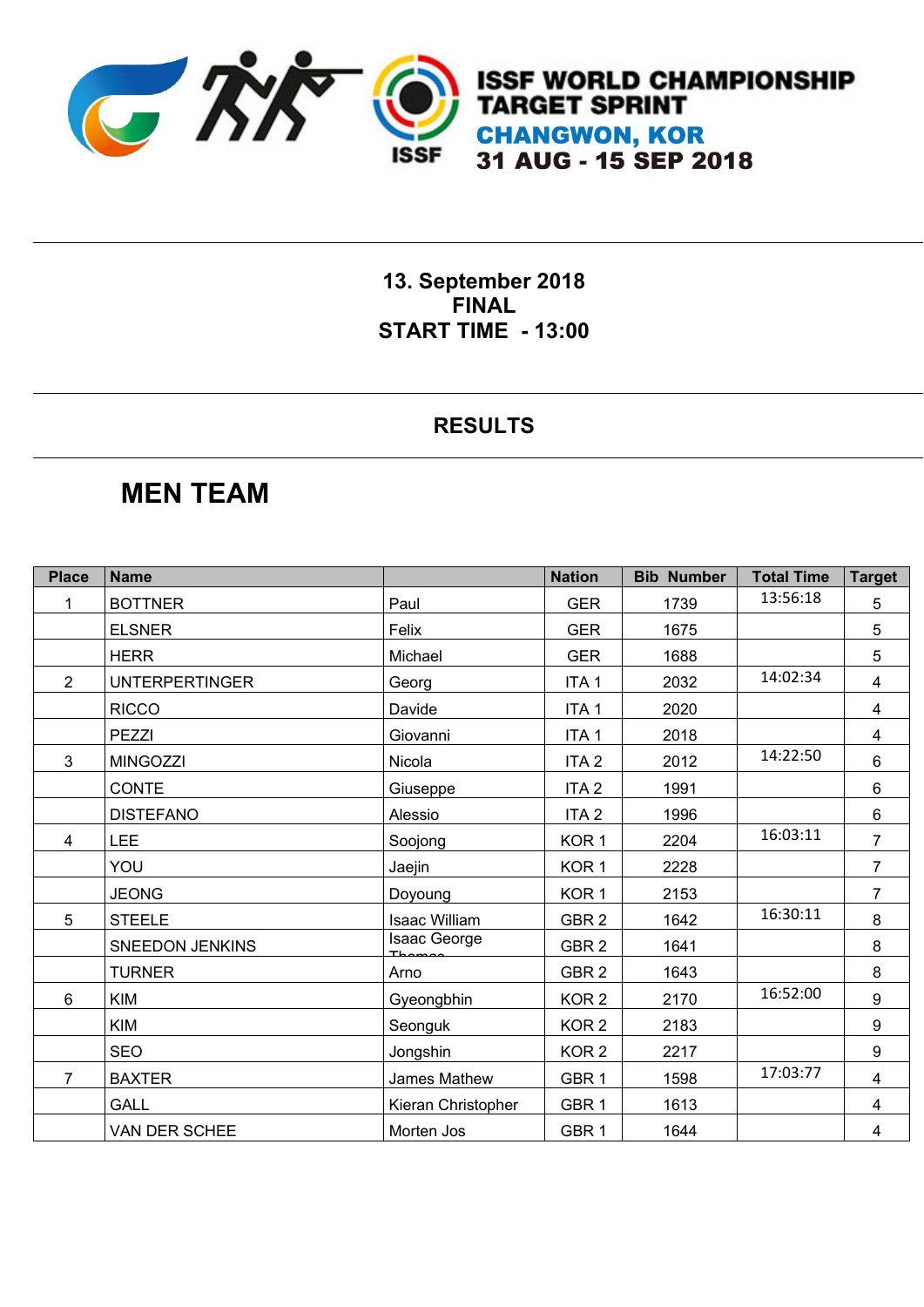

**13. September 2018 QUALIFICATION START TIME - 09:00** 

#### **RESULTS**

### **MEN TEAM**

| <b>Place</b>   | <b>Name</b>            |                    | <b>Nation</b>    | <b>Bib Number</b> | <b>Total Time</b> | <b>Target</b>  |
|----------------|------------------------|--------------------|------------------|-------------------|-------------------|----------------|
|                | <b>UNTERPERTINGER</b>  | Georg              | ITA <sub>1</sub> | 2032              | 15:03:56          | 4              |
|                | <b>RICCO</b>           | Davide             | ITA <sub>1</sub> | 2020              |                   | 4              |
|                | PEZZI                  | Giovanni           | ITA <sub>1</sub> | 2018              |                   | 4              |
| 2              | <b>BOTTNER</b>         | Paul               | <b>GER</b>       | 1739              | 15:03:95          | 5              |
|                | <b>ELSNER</b>          | Felix              | <b>GER</b>       | 1675              |                   | 5              |
|                | <b>HERR</b>            | Michael            | <b>GER</b>       | 1688              |                   | 5              |
| 3              | <b>MINGOZZI</b>        | Nicola             | ITA <sub>2</sub> | 2012              | 15:27:29          | $6\phantom{1}$ |
|                | <b>CONTE</b>           | Giuseppe           | ITA <sub>2</sub> | 1991              |                   | 6              |
|                | <b>DISTEFANO</b>       | Alessio            | ITA <sub>2</sub> | 1996              |                   | 6              |
| 4              | <b>BAXTER</b>          | James Mathew       | GBR <sub>1</sub> | 1598              | 15:30:18          | 3              |
|                | <b>GALL</b>            | Kieran Christopher | GBR <sub>1</sub> | 1613              |                   | 3              |
|                | VAN DER SCHEE          | Morten Jos         | GBR <sub>1</sub> | 1644              |                   | 3              |
| 5              | <b>KIM</b>             | Gyeongbhin         | KOR <sub>2</sub> | 2170              | 17:08:59          | 9              |
|                | <b>KIM</b>             | Seonguk            | KOR <sub>2</sub> | 2183              |                   | 9              |
|                | <b>SEO</b>             | Jongshin           | KOR <sub>2</sub> | 2217              |                   | 9              |
| 6              | <b>SNEEDON JENKINS</b> | Isaac George       | GBR <sub>2</sub> | 1641              | 17:36:04          | 8              |
|                | <b>STEELE</b>          | Isaac William      | GBR <sub>2</sub> | 1642              |                   | 8              |
|                | <b>TURNER</b>          | Arno               | GBR <sub>2</sub> | 1643              |                   | 8              |
| $\overline{7}$ | <b>LEE</b>             | Soojong            | KOR <sub>1</sub> | 2204              | 17:39:90          | $\overline{7}$ |
|                | YOU                    | Jaejin             | KOR <sub>1</sub> | 2228              |                   | $\overline{7}$ |
|                | <b>JEONG</b>           | Doyoung            | KOR <sub>1</sub> | 2153              |                   | $\overline{7}$ |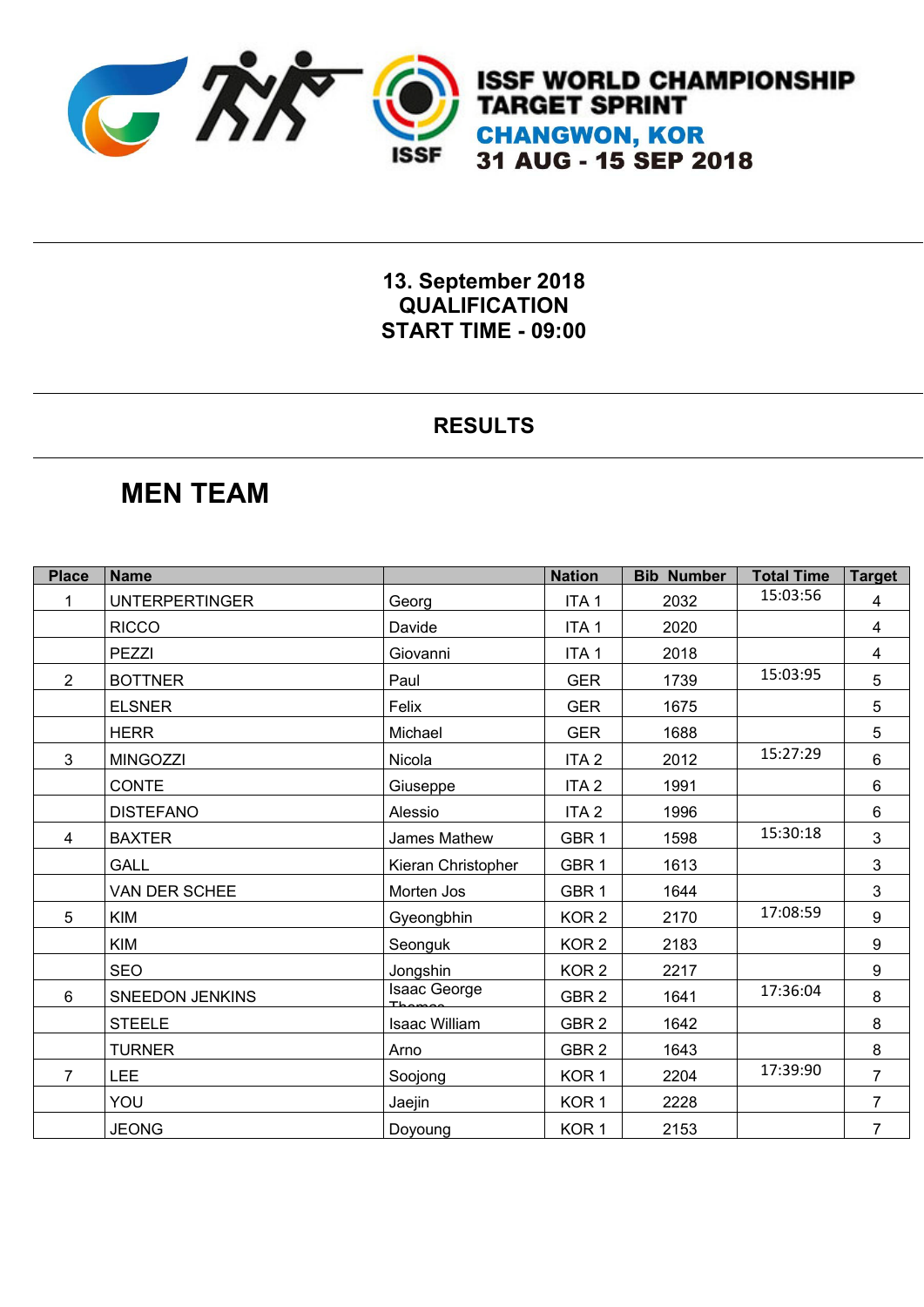

**13. September 2018 FINAL START TIME - 14:00** 

#### **RESULTS**

## **WOMEN TEAM**

| <b>Place</b>   | <b>Name</b>      |                          | <b>Nation</b>    | <b>Bib Number</b> | <b>Total Time</b> | <b>Target</b>  |
|----------------|------------------|--------------------------|------------------|-------------------|-------------------|----------------|
|                |                  |                          |                  |                   | 15:14:40          |                |
|                | <b>GUGGENMOS</b> | Madlen                   | <b>GER</b>       | 1682              |                   | 5              |
|                |                  |                          |                  |                   |                   |                |
|                | <b>SCHMIDT</b>   | Kerstin Veronika         | <b>GER</b>       | 1720              |                   | $\overline{5}$ |
|                |                  |                          |                  |                   |                   |                |
|                | <b>LANDWEHR</b>  | Jana                     | <b>GER</b>       | 1699              |                   | 5              |
|                | <b>ROBBINS</b>   | Katie May                |                  | 1638              | 17:06:87          | 8              |
| $\overline{2}$ |                  |                          | GBR1             |                   |                   |                |
|                | <b>CLARK</b>     | Poppy Neli Bowden        |                  | 1606              |                   | 8              |
|                |                  |                          | GBR <sub>1</sub> |                   |                   |                |
|                | SHAWYER          | <b>Emiliy May</b>        |                  | 1640              |                   | 8              |
|                |                  |                          | GBR <sub>1</sub> |                   |                   |                |
|                | <b>MOORE</b>     | <b>Isabel Ruth</b>       |                  | 1634              | 17:56:60          | 6              |
| 3              |                  |                          | GBR <sub>2</sub> |                   |                   |                |
|                | <b>BRADBURY</b>  | Victoria Margaret Olivia |                  | 1602              |                   | 6              |
|                |                  |                          | GBR <sub>2</sub> |                   |                   |                |
|                | <b>HUDDART</b>   | Charlotte                |                  | 1621              |                   | 6              |
|                |                  |                          | GBR <sub>2</sub> |                   |                   |                |
|                | <b>LEE</b>       | Seungyeon                |                  | 2203              | 19:46:79          | $\overline{7}$ |
| 4              |                  |                          | <b>KOR</b>       |                   |                   |                |
|                | <b>KANG</b>      | Seonmi                   |                  | 2165              |                   | $\overline{7}$ |
|                |                  |                          | <b>KOR</b>       |                   |                   |                |
|                | KIM              | Noeui                    |                  | 2181              |                   | $\overline{7}$ |
|                |                  |                          | <b>KOR</b>       |                   |                   |                |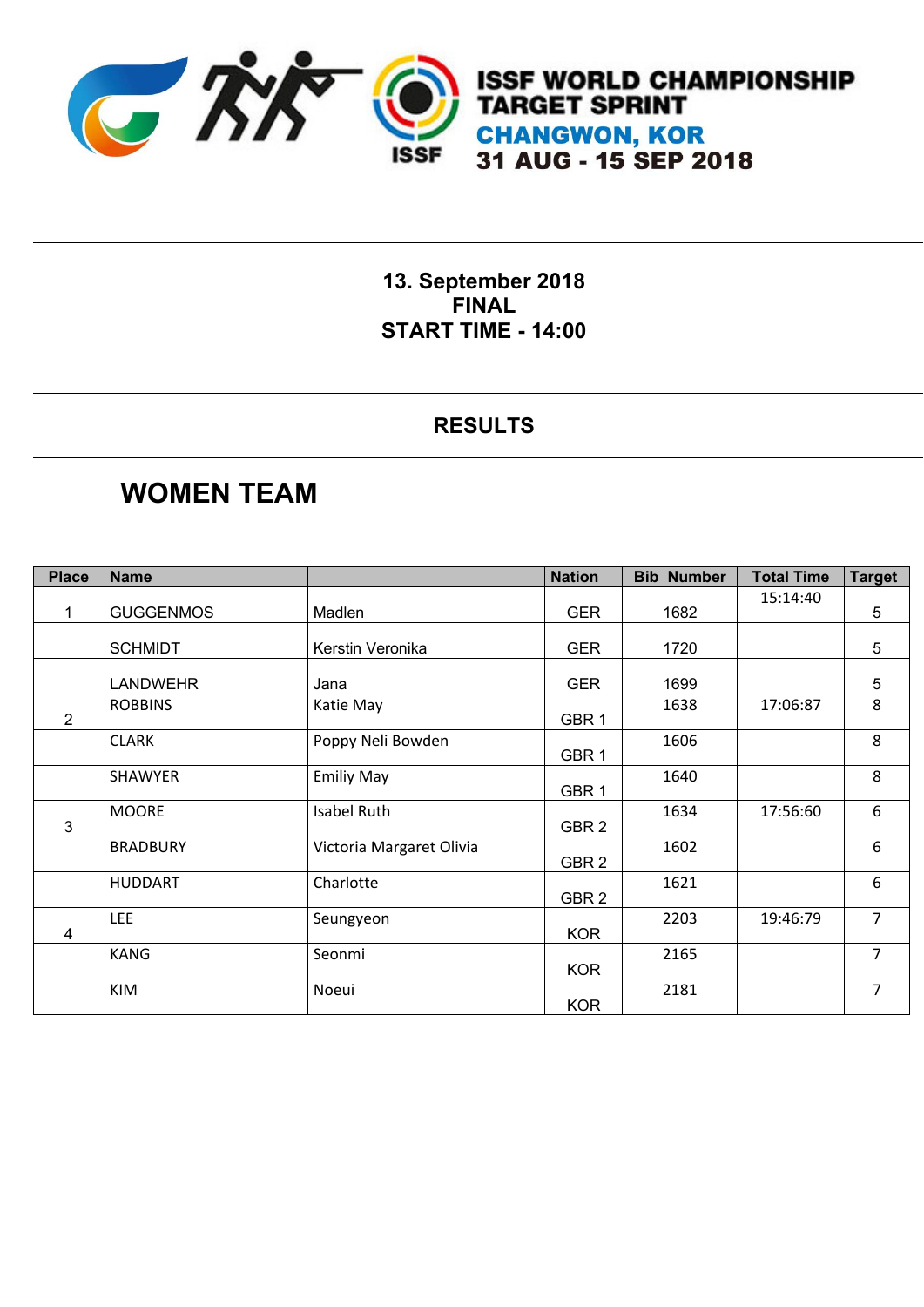

**13. September 2018 QUALIFICATION START TIME - 09:45** 

#### **RESULTS**

### **WOMEN TEAM**

| <b>Place</b>   | <b>Name</b>      |                    | <b>Nation</b>    | <b>Bib Number</b> | <b>Total Time</b> | <b>Target</b>  |
|----------------|------------------|--------------------|------------------|-------------------|-------------------|----------------|
|                |                  |                    |                  |                   | 16:06:72          |                |
|                | <b>GUGGENMOS</b> | Madlen             | <b>GER</b>       | 1682              |                   | $\overline{5}$ |
|                |                  |                    |                  |                   |                   |                |
|                | <b>SCHMIDT</b>   | Kerstin Veronika   | <b>GER</b>       | 1720              |                   | 5              |
|                |                  |                    |                  |                   |                   |                |
|                | LANDWEHR         | Jana               | <b>GER</b>       | 1699              |                   | 5              |
| $\overline{2}$ |                  |                    |                  | 2203              | 19:44:30          | $\overline{7}$ |
|                | LEE              | Seungyeon          | <b>KOR</b>       |                   |                   |                |
|                | <b>KANG</b>      | Seonmi             | <b>KOR</b>       | 2165              |                   | $\overline{7}$ |
|                |                  |                    |                  |                   |                   |                |
|                | <b>KIM</b>       | Noeui              | <b>KOR</b>       | 2181              |                   | $\overline{7}$ |
|                |                  |                    |                  |                   | 19:52:81          |                |
| 3              | <b>ROBBINS</b>   | Katie May          | GBR <sub>1</sub> | 1638              |                   | 8              |
|                |                  |                    |                  |                   |                   |                |
|                | <b>CLARK</b>     | Poppy Neli Bowden  | GBR <sub>1</sub> | 1606              |                   | 8              |
|                |                  |                    |                  |                   |                   |                |
|                | <b>SHAWYER</b>   | <b>Emiliy May</b>  | GBR <sub>1</sub> | 1640              |                   | 8              |
|                |                  |                    |                  |                   | 20:45:98          |                |
| 4              | <b>MOORE</b>     | <b>Isabel Ruth</b> | GBR <sub>2</sub> | 1634              |                   | 6              |
|                |                  | Victoria Margaret  |                  |                   |                   |                |
|                | <b>BRADBURY</b>  | Olivia             | GBR <sub>2</sub> | 1602              |                   | 6              |
|                |                  |                    |                  |                   |                   |                |
|                | <b>HUDDART</b>   | Charlotte          | GBR <sub>2</sub> | 1621              |                   | 6              |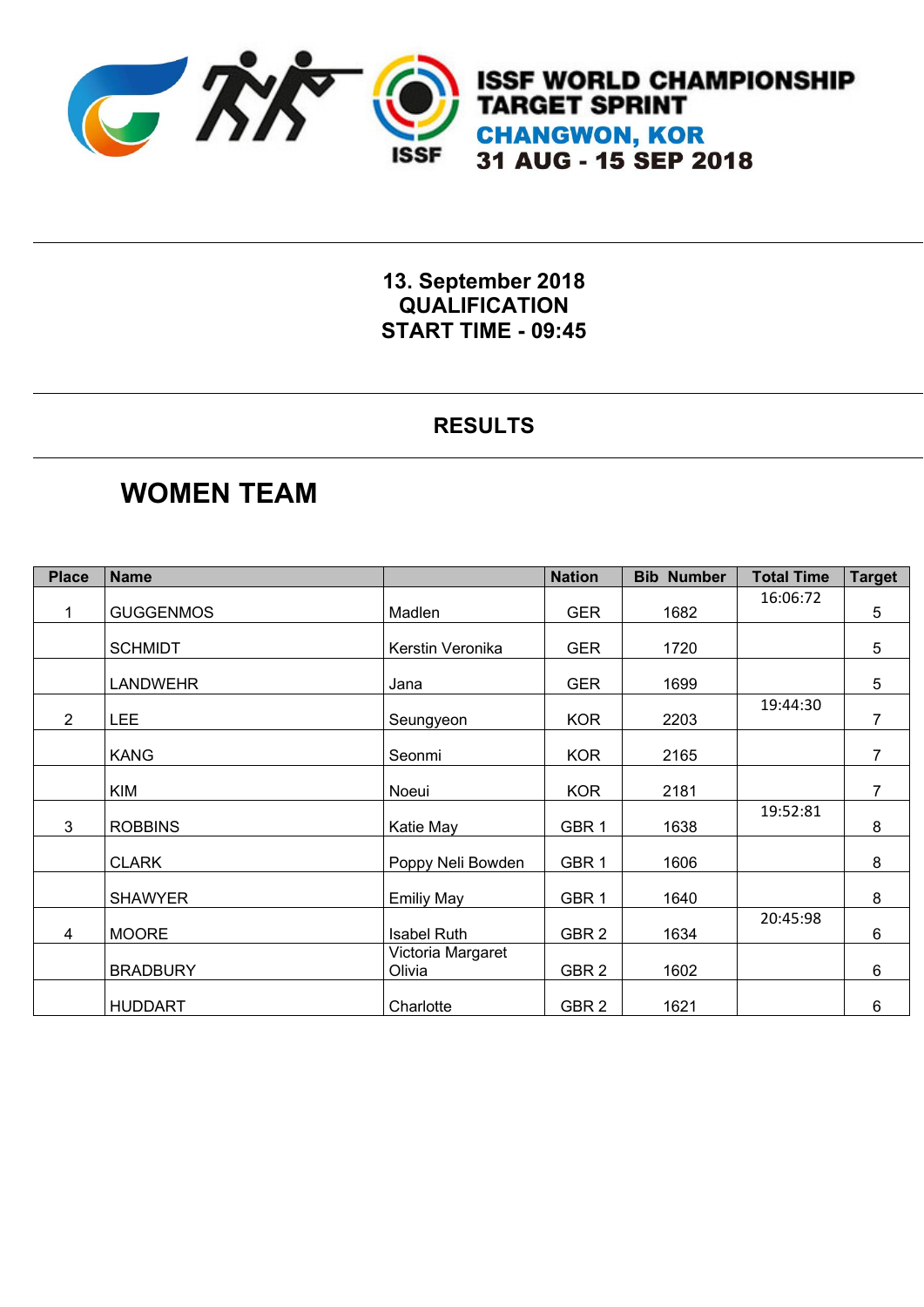

**13. September 2018 FINAL START TIME - 15:00** 

#### **RESULTS**

### **MIXED TEAM**

| <b>Place</b>   | <b>Name</b>     |                       | <b>Nation</b>    | <b>Bib Number</b> | <b>Total Time</b> | <b>Target</b>    |
|----------------|-----------------|-----------------------|------------------|-------------------|-------------------|------------------|
| 1              | <b>SCHMIDT</b>  | Kerstin Veronika      | GER <sub>2</sub> | 1720              | 08:05:11          | 7                |
|                | <b>MUELLER</b>  | Sven                  | GER <sub>2</sub> | 1706              |                   | $\overline{7}$   |
| $\overline{2}$ | LANDWEHR        | Jana                  | GER <sub>1</sub> | 1699              | 08:05:41          | $\boldsymbol{9}$ |
|                | <b>HERR</b>     | Michael               | GER <sub>1</sub> | 1688              |                   | 9                |
| $\mathfrak{S}$ | <b>MCMAGNUS</b> | Rachel Jane           | GBR <sub>1</sub> | 1630              | 08:32:47          | 8                |
|                | VASS            | <b>Oliver Charles</b> | GBR <sub>1</sub> | 1645              |                   | 8                |
| 4              | <b>ALBERIGI</b> | Manuela               | <b>ITA</b>       | 1977              | 08:59:36          | 6                |
|                | PEZZI           | Giovanni              | <b>ITA</b>       | 2018              |                   | $\boldsymbol{6}$ |
| 5              | <b>KIM</b>      | Noeul                 | KOR <sub>1</sub> | 2181              | 09:24:64          | 5                |
|                | YOU             | Jaejin                | KOR <sub>1</sub> | 2228              |                   | 5                |
| 6              | <b>ROBBINS</b>  | Katie May             | GBR <sub>2</sub> | 1638              | 09:40:36          | $\overline{4}$   |
|                | <b>TURNER</b>   | Arno                  | GBR <sub>2</sub> | 1643              |                   | $\overline{4}$   |
| 7              | <b>LEE</b>      | Seungyeon             | KOR <sub>2</sub> | 2203              | 10:25:74          | $\overline{3}$   |
|                | <b>LEE</b>      | Soojong               | KOR <sub>2</sub> | 2204              |                   | 3                |